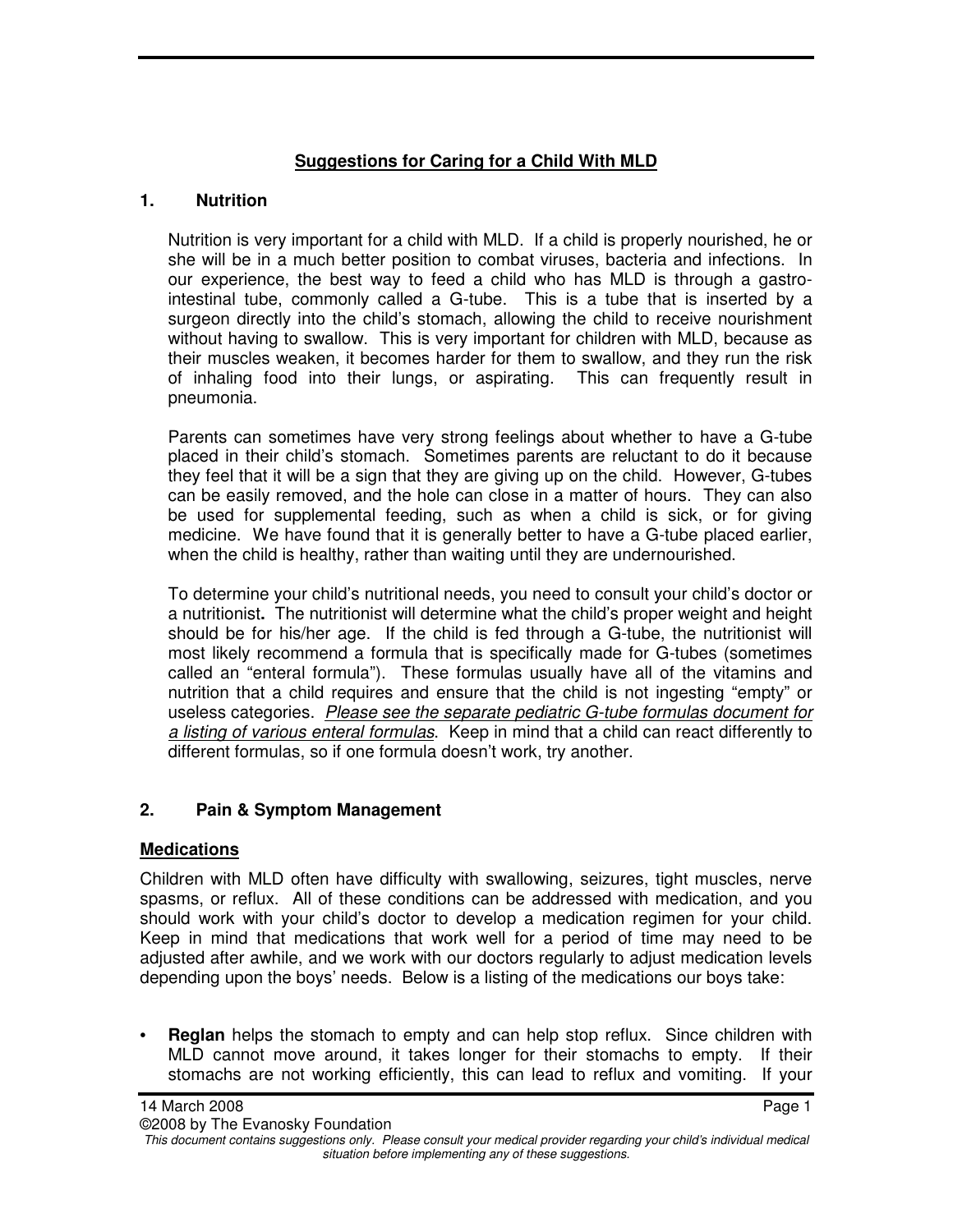child has issues with this, Reglan may help. Another option to consider is adjusting the child's g-tube formula, feeding continuously or using a pre-digested formula such as Peptamen Junior PreBio.

- **Prevacid** also helps with reflux and reduces the amount of acid in the stomach, making the stomach less irritable.
- **Baclofen** is a muscle relaxant and is commonly used. Some children have baclofen pumps surgically inserted in order to help with pain management. However, children can develop a tolerance to Baclofen and higher doses may not be effective. Consider using Dantrium (see below) in conjunction with Baclofen in order to avoid this.
- **Dantrium** is similar to Baclofen in that it is a muscle relaxant, but it can also have the effect of enhancing the effectiveness of the Baclofen.
- **Inderol** is generally used for high blood pressure or headaches. It was prescribed to our boys by our neurologist, who asked if the boys would tense up, arch their backs and get very upset at times. We were amazed that he knew this! The doctor said that the hypothalamus portion of the brain, which regulates the flow of hormones, is often damaged in neurologically impaired children. The hypothalamus can trigger a release of hormones/chemicals into the body causing the child to experience extreme emotions for no apparent reason. Inderol helps to control this release of hormones.
- **Robinul** is used to control drooling. If children have a hard time swallowing, saliva can accumulate in their mouths, causing them to gag or drool. Robinul reduces the amount of saliva that is produced but a side effect can be dry mouth.
- **Klonipin or Clonazepam** is an anti-seizure medication that our boys receive in small amounts three times per day.
- **Elavil** is a drug that helps to control random neurological impulses. We found that our boys were experiencing extreme sensitivity in their hands and feet and would quickly pull away whenever they were touched in those areas. Elavil helps to manage those impulses so they are not so startling.
- **Motrin and Tylenol** are used to manage pain and muscle tightness. We alternate using Motrin and Tylenol since Motrin can be hard on the stomach.
- **Pulmicort** is a steroid that is inhaled into the lungs through the use of a nebulizer and helps to reduce any inflammation. As MLD children cannot move and run around, they are susceptible to pneumonia and breathing issues. Pulmicort can reduce any inflammation. Our boys use Pulmicort once a day when they are healthy and 3-4 times per day when they are sick.
- **Miralax** is a laxative that helps maintain regular bowel movements. It is now available over-the-counter and does not require a prescription. Miralax does not have to be given every day (it may result in excessive bowel movements!), so you may want to experiment with the amount given and how often you give it. For instance, our boys used to get  $\frac{1}{2}$  capful every other day. Please make sure to give your child plenty of water during a 24-hour period while they are on Miralax, or it can actually gel together and block the colon even further.

This document contains suggestions only. Please consult your medical provider regarding your child's individual medical situation before implementing any of these suggestions.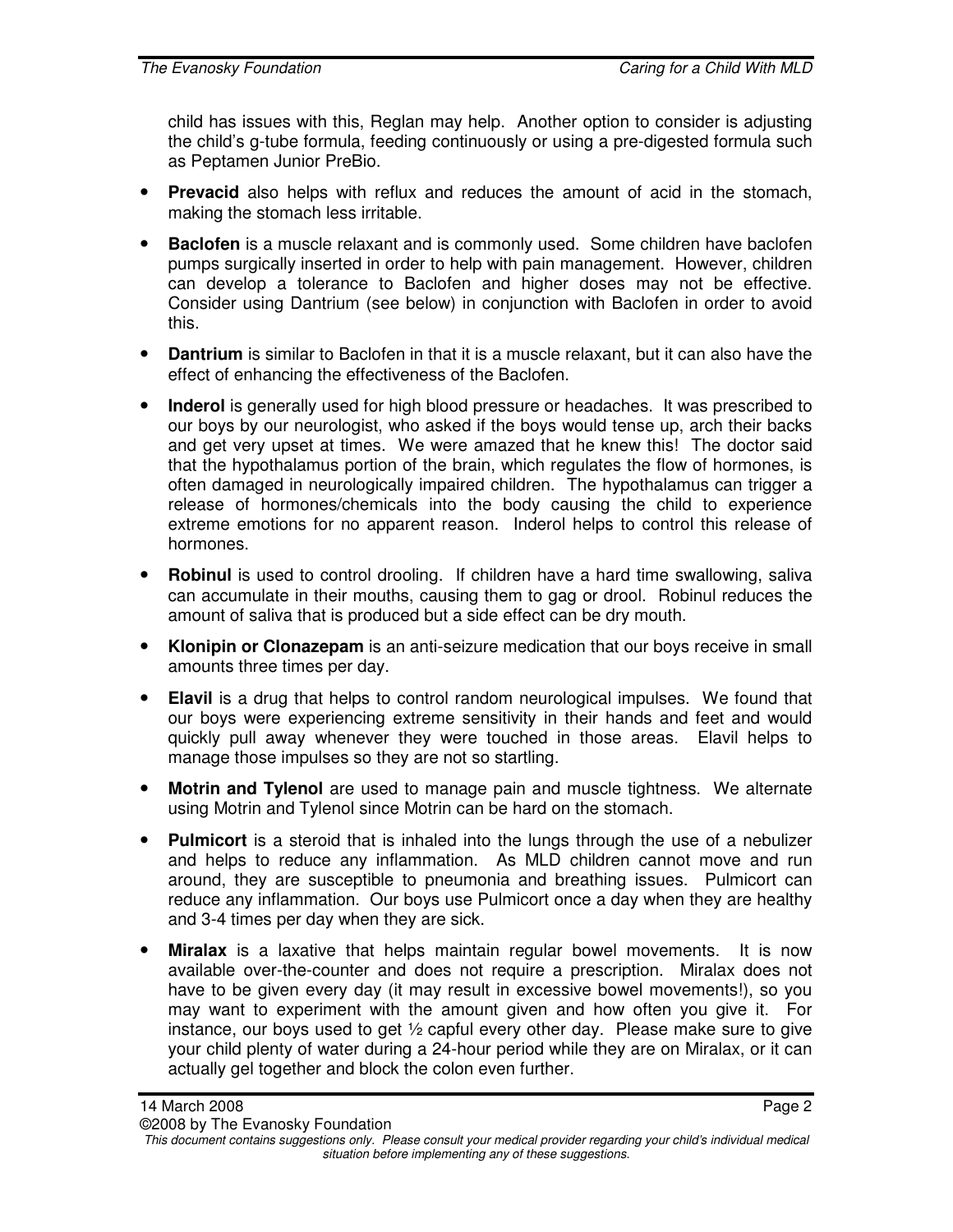- **Tylenol 3 or Tylenol with Codeine** can be used for muscle relaxation and pain relief. It is best to give this in the evening or other times when the child does not need to be alert.
- If your child's muscles are very tight, **Botox** therapy can be very helpful. Botox is now commonly used for cosmetic procedures, but has been used for cerebral palsy patients for many years. Christopher's arms used to be very tight and clenched. His doctor gave him Botox injections in his arms, and coupled with the short-term use of arm braces, he no longer has the tightness in his arms that he used to have. A key point to note is that it is very important to go to a doctor who is skilled and experienced in administering Botox since the location of the injection and the amount given can make a difference in the success of the treatment.

Some of these medications can be made into a liquid form while others are available in pills. If only pills are available, we grind them up into a powder using a mortar and pestle (available at cooking stores). We then mix the powder with other liquid medication or water and administer it with a syringe through the G-tube. However, different drugs may require specific handling, so please consult your physician for guidance on how to administer each medication.

### **3. Durable Medical Equipment**

A wide variety of medical equipment can be found through Abilitations (see www.abilitations.com or call to request a catalog). Some of this equipment can also be provided by a home health care service or hospice. E-bay can also be a good source of used adaptive equipment.

#### **Respiratory**

- A **suction machine** is an essential piece of equipment. Since MLD children have difficulty swallowing or can be more prone to vomiting or aspiration, a suction machine is used to suction mucous from the nose and mouth. If a child is sick with a cold or pneumonia, deep suctioning can be used to remove mucous deep in the throat. Additionally, it is helpful to use when brushing teeth. We have several suction machines throughout the house so we can quickly grab one if a child begins to gag, vomit, or needs to have mucous removed from an airway. Battery-operated suction machines are also available.
- A **nebulizer machine** allows a child to inhale medicine such as Pulmicort (a steroid for the lungs) or Albuterol (helps open up the passageways in the lungs). These medications are necessary because the lungs often get weak from not expanding as much as a child who can move, run, or speak. Both of these medications are commonly used by children with asthma or cystic fibrosis.
- A **bi-pap machine** is used to provide extra air when the child breathes in to help the lungs fully inflate. We noticed a significant improvement in lung function with both of our boys when they began wearing their bi-pap machines at night. This machine is similar to a C-pap machine which is used by people who have sleep apnea or problems snoring. With a bi-pap



This document contains suggestions only. Please consult your medical provider regarding your child's individual medical situation before implementing any of these suggestions.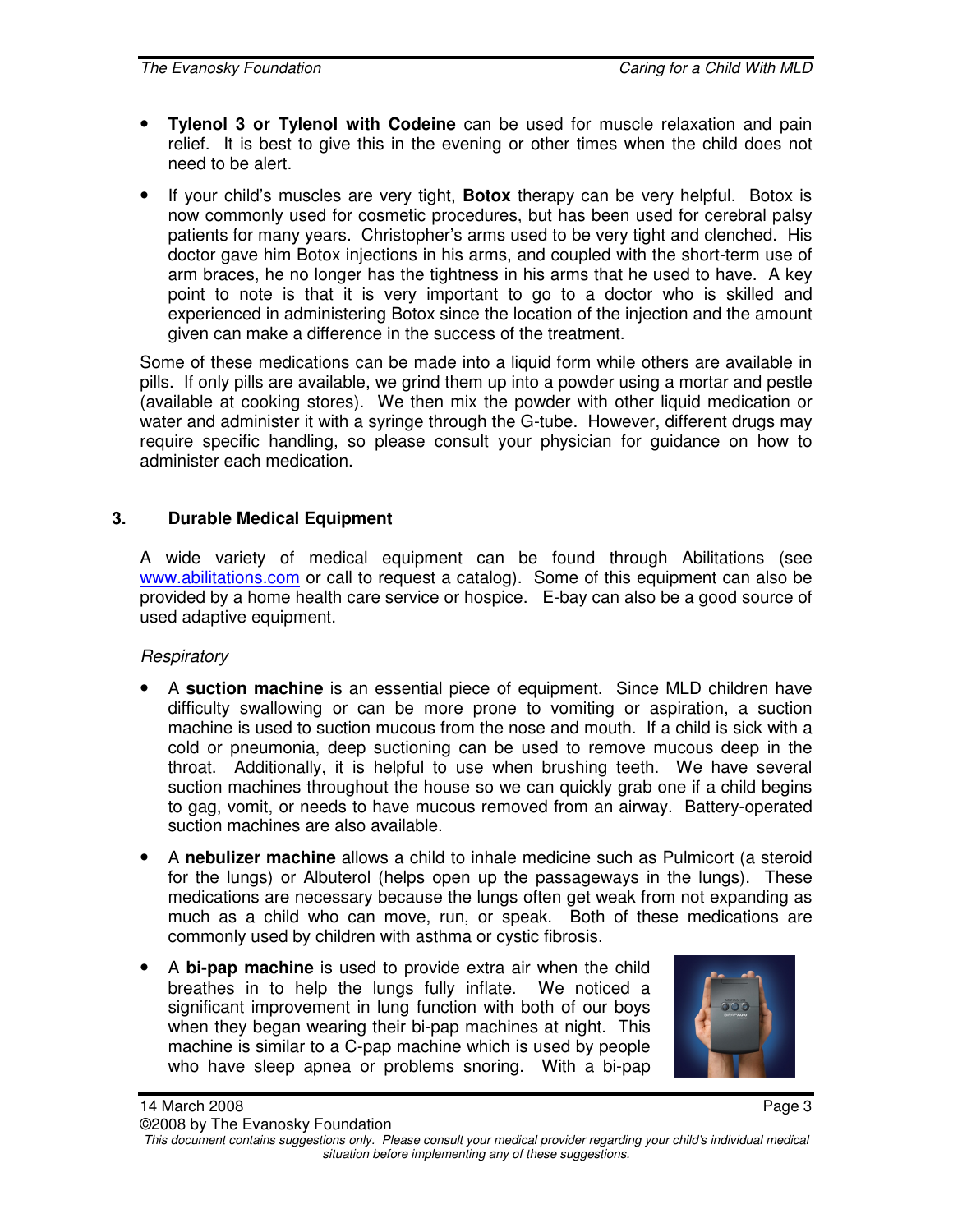machine, the child wears a mask that covers his nose. Bi-pap machines also help prevent pneumonia by keeping the lung airways open. These machines are relatively small and can be rented.



The **Airway Clearance Vest** is a vest that hooks up to a machine with vacuum hoses and vibrates against the child's chest. It provides intense respiratory therapy within a short period of time and works by loosening the mucous from a child's lungs. The vest is typically used for about 20-60 minutes each day. It is very expensive (approximately \$16,000) and can only be obtained

with a prescription so you cannot find used units available for sale on sites such as e-Bay. However, Hill-Rom, the manufacturer, will allow a 30-day trial and will also work extensively with insurance companies to try to get insurance coverage for the vest.

• Another piece of equipment that we use extensively is a **pulse oximeter**. This is placed on the child's finger and measures the amount of oxygen in the blood and the heart rate. We have found this very useful in determining if the boys are getting sick, since they usually have elevated heart rates and lowered oxygen levels when that occurs. These can also be expensive, and good machines can run \$320+. You can talk to your doctor about which model may be best for you, although they can be found on eBay or Amazon. For an example see http://www.amazon.com/Fingertip-Oximeter-Nonin-Onyx-

9500/dp/B000MOYHWQ/ref=sr\_1\_20?ie=UTF8&s=hpc&qid=1205517343&sr=1-20.

#### Movement and Mobility

• A good **wheelchair** is essential. Since most children with MLD have limited use of their limbs, a manual wheelchair is usually the best choice. Our boys have a Convaid Safari Tilt, which can be reclined to 45 degrees. The wheelchair also folds up easily (like a stroller) so it can fit in a trunk or the back of a van. Additional accessories can be purchased for the wheelchair, such as a padded seat, a padded backrest, additional headrests and back extensions as well as a sun shade. If you plan to transport your child in a wheelchair in your car or in a school bus, be sure to get the crash-tested transit model so that the child can be safely secured to the car or bus.



situation before implementing any of these suggestions.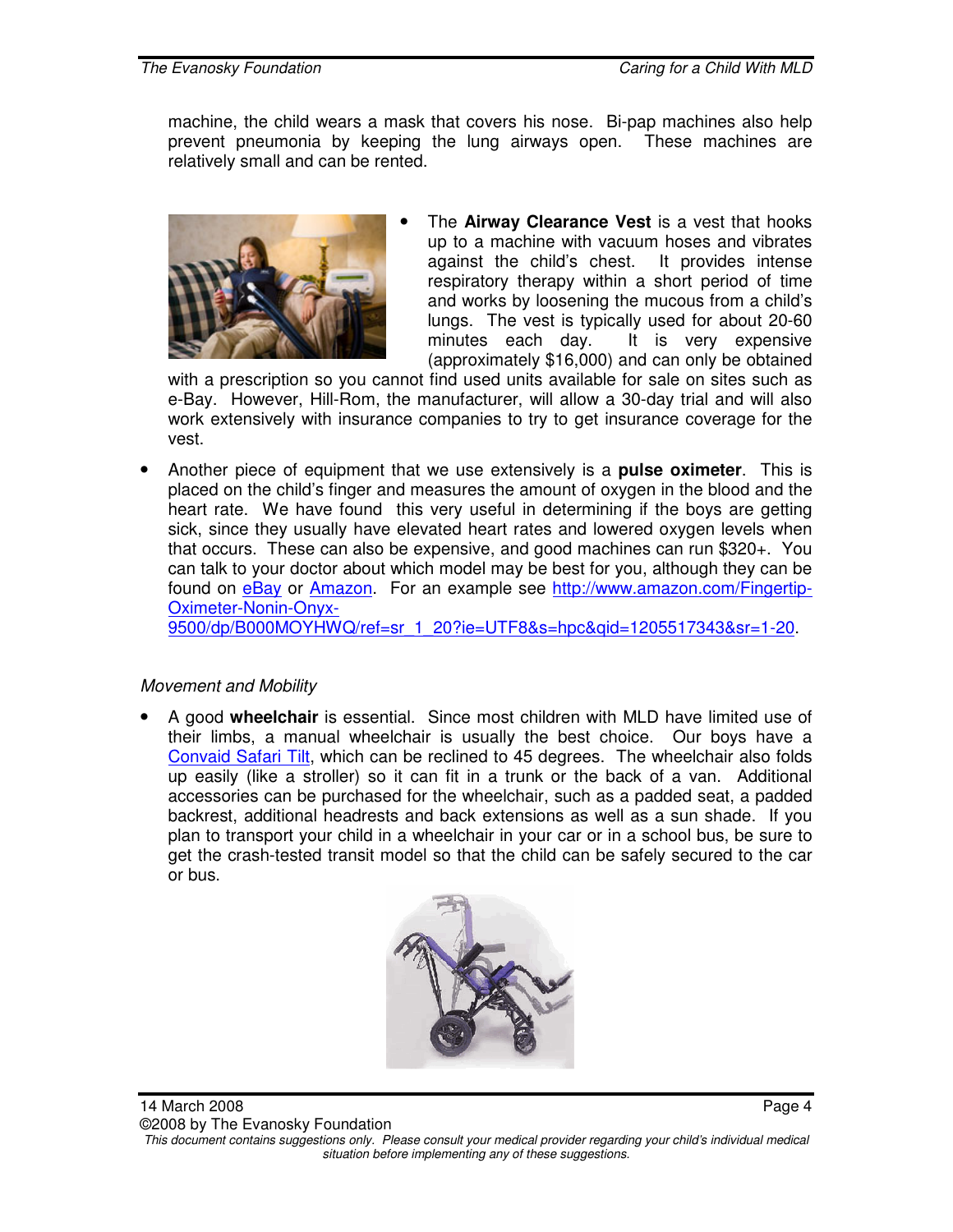- **Ankle foot orthoses (AFOs)** are braces that are worn on the feet and are good for ankle support when standing in a stander as well as for keeping the heels stretched. Children with MLD seem to get very tight heels, and often have to have their heel cords surgically cut. AFO's prevent this from happening and allow a child to wear shoes and have his or her feet look "normal".
- A **stander** is basically a board that a child is strapped to which can then be moved into a vertical position so the child is "standing". A stander helps with hip and bone development by having the bones bear weight and can also serve to provide a good stretch for the muscles. We have a Rifton stander, and we really like it because only one adult is needed to put a child in the stander. Some standers are very complicated and require two adults. You can see a picture of the Rifton stander at this website: http://www.rifton.com/products/standing/supinestanders/index.html
- If you transport your child in the car and the child is not in a wheelchair, a **car seat or booster seat** will be necessary. Our boys weigh approximately 50 lbs. and in our vehicle, we use a Graco booster seat that can be reclined. We also slightly recline the seats in the car that the boosters sit on. This prevents the boys' heads from "flopping" forward and keeps them more relaxed.

However, if your child needs more support, several companies make special needs carseats, and Adaptive Mall (http://www.adaptivemall.com) has a good selection. These seats can be expensive and often cost \$600 or more.

• If you have access to a pool or body of water, **swimming** can be wonderful. In water, the child's body seems much lighter and movement is easier, not to mention it can be very relaxing. Our boys use a neck collar and a kick board with special straps while in the pool, which allows them to easily float and be more stable. These items can be purchased through www.abilitations.com.



**Neck Collar** 

**Kick Board with straps** 

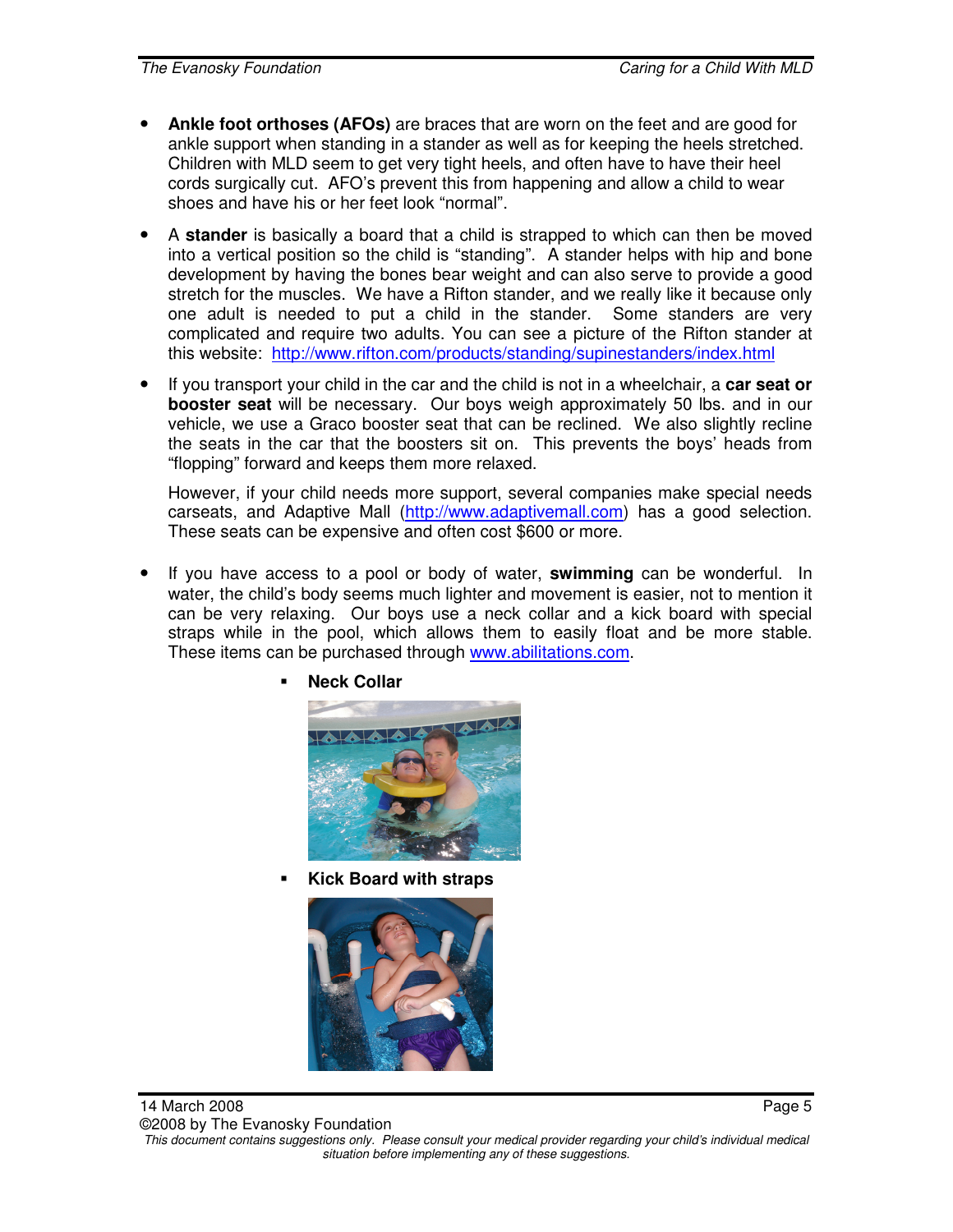Body Positioning

• We have found that our boys respond very well to vibration. When they are laying down on their bean bag, we have them lay on top of a **full length vibrating massage pad** (made by Homedics and cost about \$40). See Amazon.com or click this link to purchase:

http://www.weatherconnection.com/product.asp?itmky=158780&model=MMSQ-100&cat=5&subcat=158718&sortby=&filtermfg=&page=

- We also use a **small vibrating massage pad** on the boys' beds. We wrap the massage pad in a cotton pad (see purchase information in Miscellaneous section) and then put the pad under their legs. The pad has an auto shut-off after one hour so we do not need to worry about having the boys get "hot spots" while they sleep. We use the Heat Plus Massager Heating Pad by Sunbeam but do not use the heat function. See http://www.amazon.com/Sunbeam-Health-Home-Massage-Heating/dp/B00075M1VO/ref=sr\_1\_10?ie=UTF8&s=hpc&qid=1205516787&sr=8-10 for purchasing information.
- During the day, we often have the boys sit in a Love Sac. This is essentially a **very large bean bag**, but instead of being filled with beads, it is filled with memory foam pieces. The Love Sac comes in many sizes and the covers are removable and can be washed in the washing machine. We have a Super Sac which is very large, but can easily accommodate both boys comfortably as well as an adult in between. We often lay the long vibrating massage pads on top of the Love Sac to help with comfort. The Love Sacs can be expensive, so you may want to look for a store near you or check on eBay.
- Use a **Memory Foam Mattress Topper** to minimize bed sores or "hot spots" from the massage pad on the skin. We have found that John and Christopher do not move much when they are sleeping and have a tendency to get hot spots on their skin, but the memory foam mattress topper has completely stopped that.

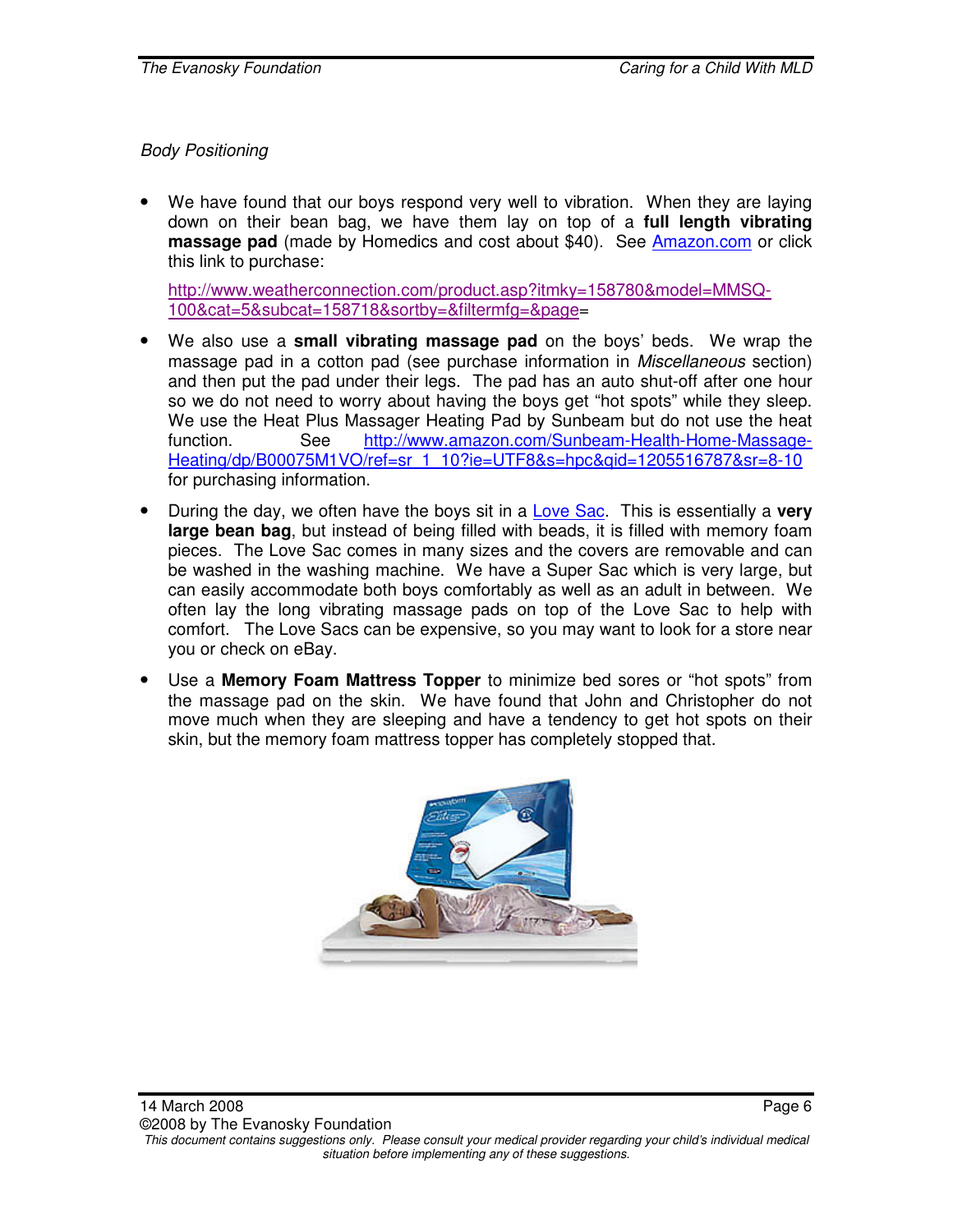• Using risers to slightly elevate the head of the child's bed can help with breathing and swallowing. See: http://www.lnt.com/product/index.jsp?productId=2256040&cp&kw=riser&origkw=riser &sr=1 . These cost about \$9.99 per set.



# Bathing & Hygiene

• A **bath chair** allows the child to remain stable while he is getting a bath or shower, plus it saves your back! We have the Leckey bath chair similar to the one pictured below. You can also get an additional platform that fits under the bath chair and raises it to approximately 3-1/2 feet high. See http://www.adaptivemall.com/lecbatchair.html



• Even though your child may not eat by mouth, caring for your child's teeth and mouth are very important and bacteria can easily build up in the mouth. Swab your child's mouth twice per day using a **disposable toothette** (see http://www.amazon.com/Sage-Toothette-Disposable-Oral-Swab/dp/B0000DK4KH/ref=pd\_bbs\_sr\_2?ie=UTF8&s=hpc&qid=1205528248&sr  $=$ 8-2) that has been dipped in an anti-bacterial solution such as Crest Pro-Health Rinse, Biotene, or Chlor-Hexadine. If your child has difficulty swallowing, place your child on his side, with the chin tucked in to help avoid aspiration and to encourage him to spit out the anti-bacterial solution. You may also want to use a suction machine while you are doing this. Bacteria may also build up on the tongue and cause bad breath, if this is the case, use a **tongue brush** (we prefer

This document contains suggestions only. Please consult your medical provider regarding your child's individual medical situation before implementing any of these suggestions.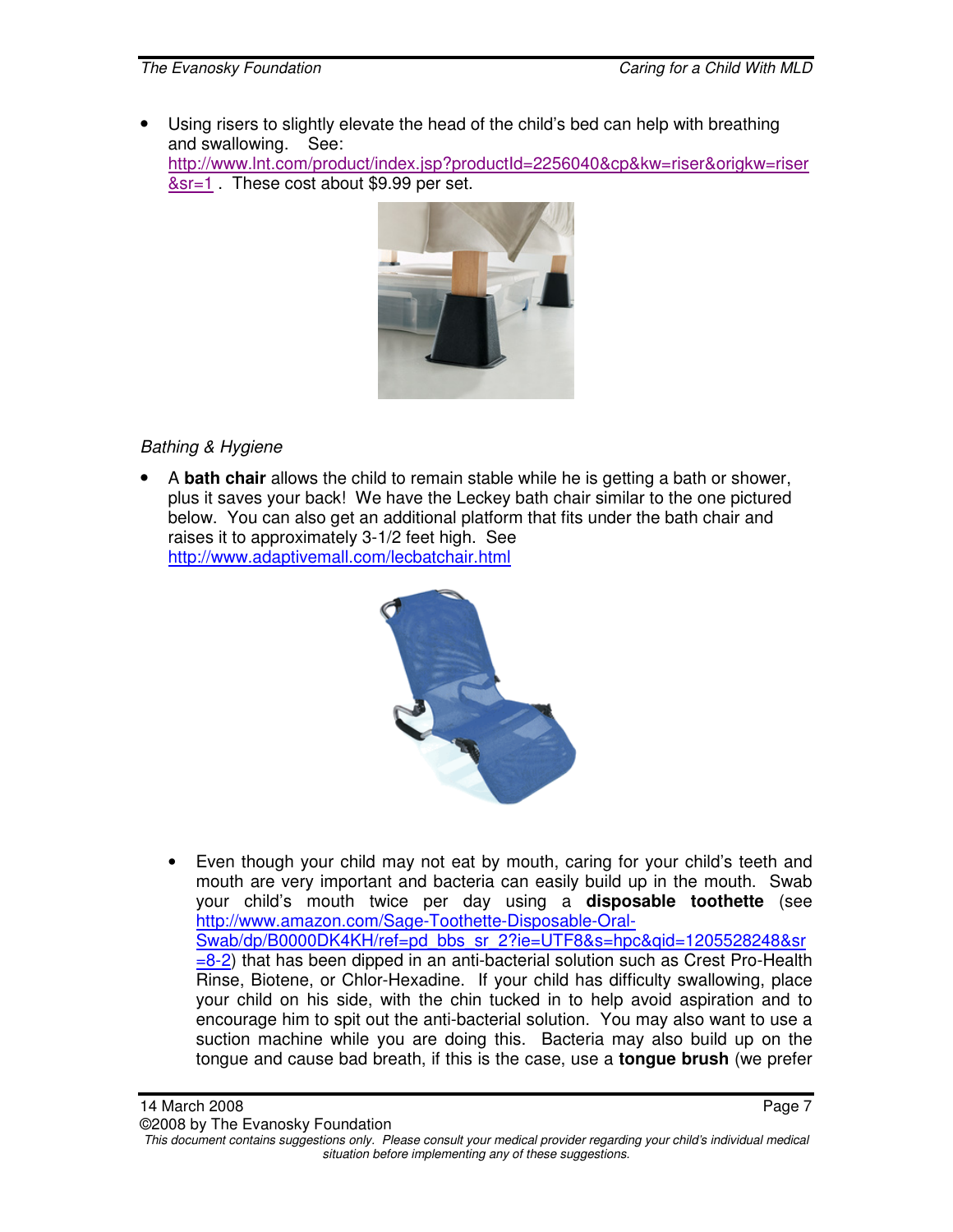the Tung Brush see http://www.tungbrush.com/) to scrape the tongue and remove bacteria.

#### **Miscellaneous**

• Use **rubber lined cotton pads** (see www.discountpads.com) and put them on the child's bed or any surface he is sitting or laying on to save on laundry. These are good for catching leaks from diapers, spit ups, etc. Our boys lay on these and we put them over the vibrating pads to prevent them from getting dirty and to protect them from getting sores from laying on a vibrating motor too long.

### **4. Medical Team & Insurance Management**

#### **Insurance**

In addition to private insurance, some other insurance options may be available:

- 1. A **pediatric hospice** service can provide medication, tube feeding formula, or other services. Depending on your state or insurance company, the insurance company may pay the hospice a flat amount per month for these services. To qualify for hospice, generally the insurance company requires that a doctor write a letter stating that the child may not have a life expectancy of more than six months. While that may sound pessimistic, children with MLD are often hospitalized and have many medical issues so it can be reasonable to assume that their life expectancy may be short. Most insurance companies do not penalize you or cancel the services if the child uses hospice services for more than six months.
- 2. Within the United States, most hospitals have **pediatric social workers**. These social workers are trained in knowing what programs are offered by the state, federal government, or local programs. Social workers can help to identify programs that your child or family may be qualified for.
- 3. A nonprofit group called **SNAP (Special Needs Advocates for Parents)** can work with parents to confront medical insurance companies and help families of special needs children get the most from their benefits. You can read more about them at http://www.snapinfo.org/ourservices.html.

Managing your child's medical care can easily become a full-time job, but it can be easier if you choose a primary care physician who has the ability to be the "leader" of your child's medical team. The coordination effort helps to make sure that everyone is informed and that the doctor advocates for the proper care both with other doctors and the insurance companies. Members of your team may include:

• A **primary or family care doctor** who is willing to work with you and your family is essential. Because of the medical issues associated with MLD, it is vital to have a doctor who you have a good relationship with and who is familiar with your child and willing to advocate for him or her. You may need to talk to doctors on the phone and interview them to make sure that they are willing to work with your child.

This document contains suggestions only. Please consult your medical provider regarding your child's individual medical situation before implementing any of these suggestions.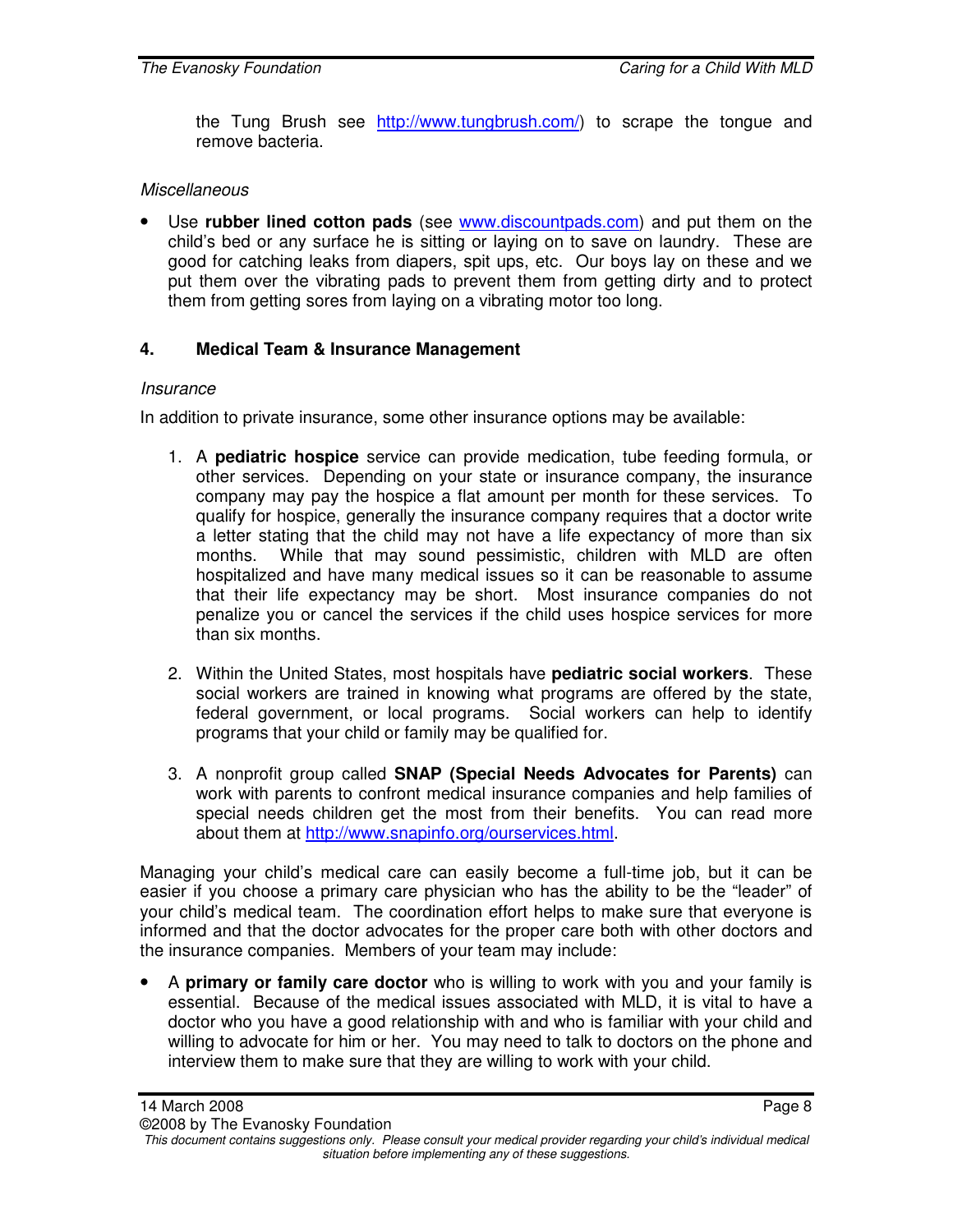- A **physiatrist** is a doctor of physical medicine; this person often serves as the "general contractor" for all of the therapy or care that a disabled person receives. However, these doctors are often very busy and carry a high patient load. While a physiatrist is good for discussing various therapies, it is critical to have a strong primary care doctor who can deal with colds, hospitalizations, etc.
- Since MLD primarily affects the nervous system, a **neurologist** may be involved with your child. Often they do not provide treatment, but may be involved in the initial diagnosis or may be consulted if additional nervous system issues are noted.
- **Therapists** who specialize in physical therapy, occupational therapy (fine motor skills) and speech therapy may work with your child, depending upon his or her abilities. These therapists can be consulted to help with proper positioning, determining methods of communication, or other ways of helping your child. Keep in mind that extensive therapy is beneficial for restoring function, but since MLD is a degenerative condition, it may not be possible to restore function (unless a child has undergone treatment such as stem cell transplant) due to damage to the brain or nervous system. However, consulting with therapists can be beneficial to get ideas on how to help your child improve his or her quality of life.
- Even though your child may be tube fed, visiting a **dentist** is very important so that no mouth sores or severe dental problems develop. Additionally, if your child is young, a dentist can help to make sure that the baby teeth fall out (or are removed) to avoid impacted teeth or other serious problems.
- An **ophthalmologist** (eye doctor) or **neuro-ophthalmologist** (an eye doctor who is also familiar with how the nervous system works) can help to determine your child's visual capabilities. Because eyes often degrade with MLD children, these doctors can help with glasses or other treatment as needed.
- A **pulmonologist** is a doctor of the lungs and respiratory system. Because children with MLD are immobile and cannot run around and expand their lungs like other children, they are often susceptible to pneumonia and lung problems. A pulmonologist can assess your child's lung health and make recommendations for maintaining or improving lung function.
- A **gastroenterologist** specializes in stomach and digestive issues. This doctor may be involved in placing a G-tube or other type of feeding tube and can be consulted for vomiting or reflux concerns.

# **5. Education**

Educational services are available through the school system, although services can vary greatly among school districts. Within the United States, if your child is younger than three years old, therapy services can generally be provided by an early intervention program offered through your county or state. Once your child turns three, generally the school district will begin providing these services. Your school district will work with you to complete an Individual Education Plan (IEP), which will contain goals that the school will work with your child to achieve. Depending upon your child's capabilities, your child may also be assigned an aide to help him or her throughout the day. For our boys, we have found school to be beneficial, especially from a social perspective. Currently, John

This document contains suggestions only. Please consult your medical provider regarding your child's individual medical situation before implementing any of these suggestions.